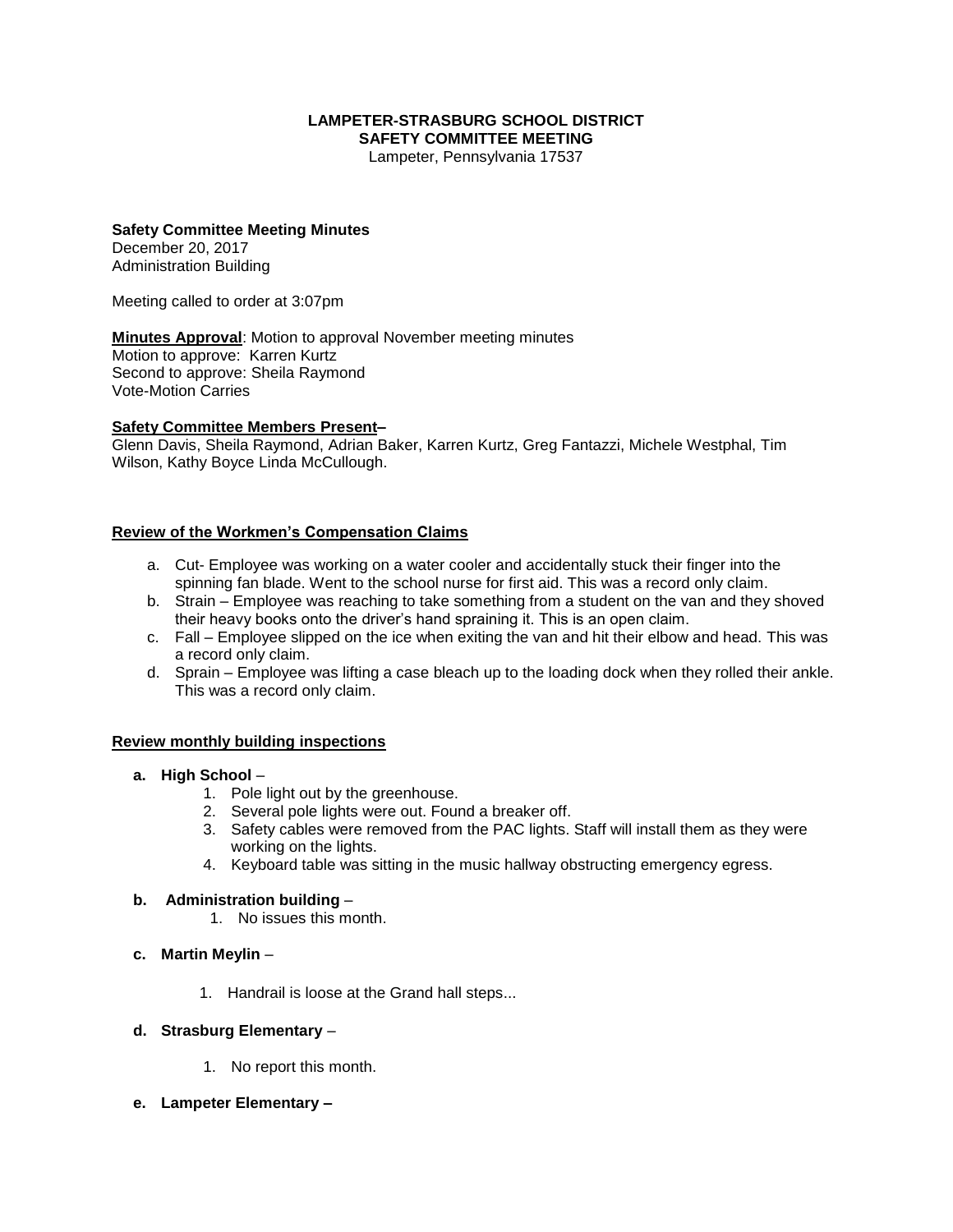1. Nothing to report this month.

# **f. Hans Herr –**

- 1. Safety straps still need replaced on the basketball boards in the gym.
- 2. Several loose floor tiles in room 16. HH staff will repair.

# **g. Maintenance building –**

1. No items found at this time.

## **h.Grounds –**

1. No issues this month

## **l. Field houses** –

1. No issues found this month

# **Parking Lot Pole Lights**

We are having identified the lighting issue and are waiting for transformers and new bulbs.

## **Student Safety poster contest**

The winners will be selected on January 17th.

## **PMA Claims by accident, cause and location**

 The group reviewed the claims and most of the claims occurred the first quarter of the school year and the injury type was a fall.

# **Items from the Committee**

1. Staff suggestion was to have all staff doing snow removal wear bright yellow vests for better visibility. Look into costs for these vests.

## **Next Meeting – January 17, 2018 at 3pm in the Admin Board room**